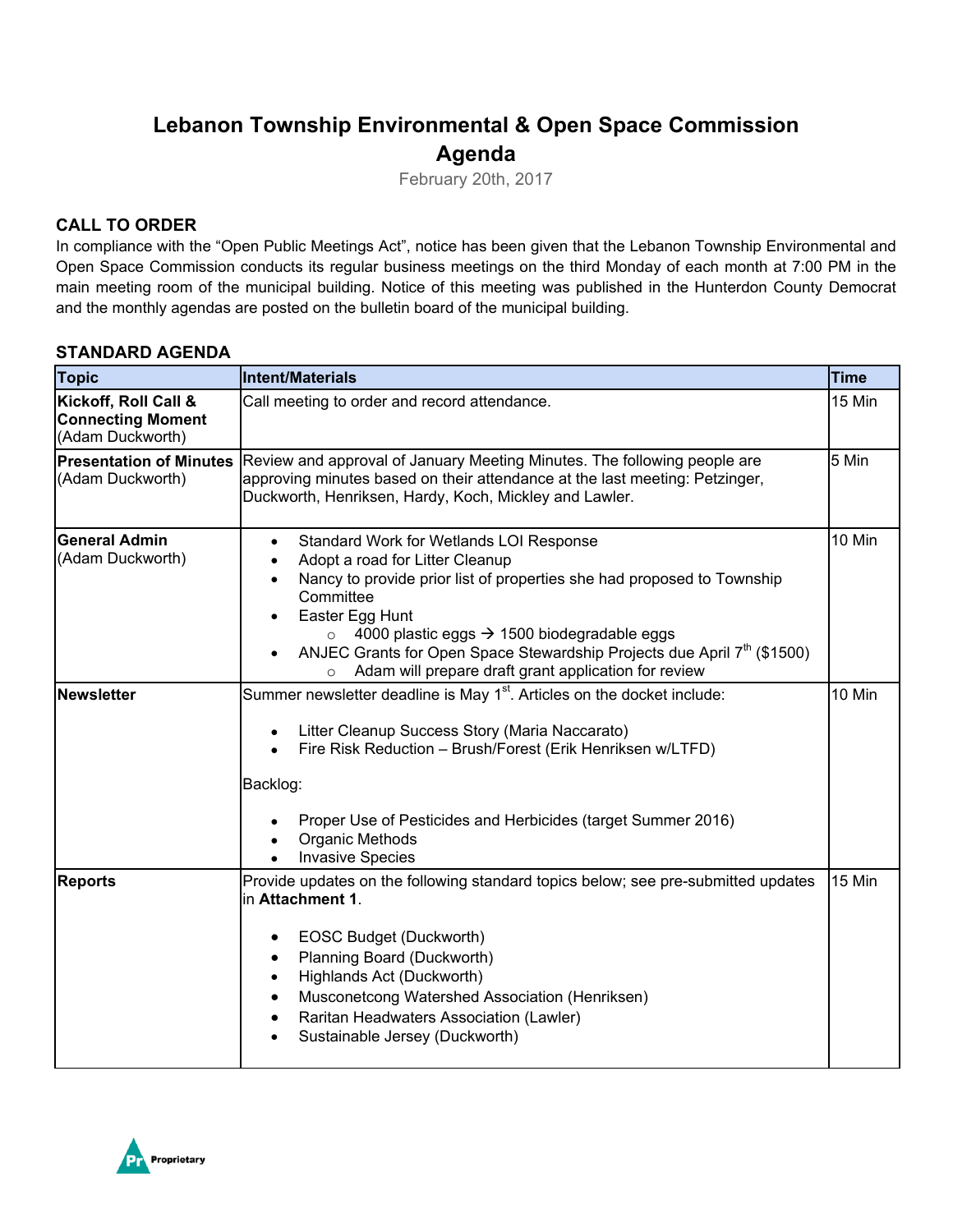| <b>Topic</b>             | <b>Intent/Materials</b>                                                                                                                                                                                                                                                                                                                                                                                                                                                                                                                                                                                                                       | <b>Time</b> |
|--------------------------|-----------------------------------------------------------------------------------------------------------------------------------------------------------------------------------------------------------------------------------------------------------------------------------------------------------------------------------------------------------------------------------------------------------------------------------------------------------------------------------------------------------------------------------------------------------------------------------------------------------------------------------------------|-------------|
| Correspondence           | Acknowledge and share any formal correspondence received by EOSC chair or<br>informal correspondence received by EOSC members.<br>Keller & Kirkpatrick, Inc. (16-Dec-2016)<br>Legal notice of application for General Permit 10B to the NJ DEP;<br>$\circ$<br>the permit is to establish the boundary of freshwater wetlands for<br>bridge replacement on CR513 over Hickory Run<br>Jeff Tareila Environmental Consulting - 29-Dec-2016 - Block 61, Lot 37<br>Freshwater Wetlands LOI<br>$\circ$<br>Margaret Dutkowski, 240 Mt. Airy Rd<br>$\circ$                                                                                            | 5 Min       |
| <b>Portfolio Review</b>  | Project Leads to provide status report and next steps for active and upcoming<br>projects. Pre-submitted updates are requested prior to the meeting and included as<br>part of the agenda to help ensure a timely meeting; see Attachment 2.<br>Energy Gold (Pepperman)<br>$\bullet$<br>Open Space and Preserved Property Mapping (Duckworth)<br>$\bullet$<br>Bunnvale Grant (Hardy)<br>$\bullet$<br>Farm Passport Challenge (Duckworth)<br>$\bullet$<br>Goracy Trail (Hardy)<br>$\bullet$<br><b>Memorial Park Bio-Blitz</b><br>$\bullet$<br>Recycling Actions (Mickley)<br>$\bullet$<br>NJ Water Supply Property Agreement Refresh (Mickley) | Offline     |
| <b>Miscellaneous</b>     | Introduce for discussion any special topics outside of the standard agenda.<br>Hunterdon Land Trust Correspondence/Miquin Woods Property                                                                                                                                                                                                                                                                                                                                                                                                                                                                                                      | 15 Min      |
| <b>Executive Session</b> | At this time, the EOSC will enter Executive Session via a motion approved by a<br>majority of EOSC members and minimally representing a quorum to discuss the<br>assessment and potential acquisition of land in support of trail connectivity within the<br>Township.<br>Hagedorn to Voorhees Link (Duckworth)<br>Teetertown to Columbia Trail Link (Koch)<br>Memorial Park to Hagedorn Link (Mickley)<br>Miquin to Memorial Park (Hardy)<br>$\bullet$                                                                                                                                                                                       | 60 Min      |

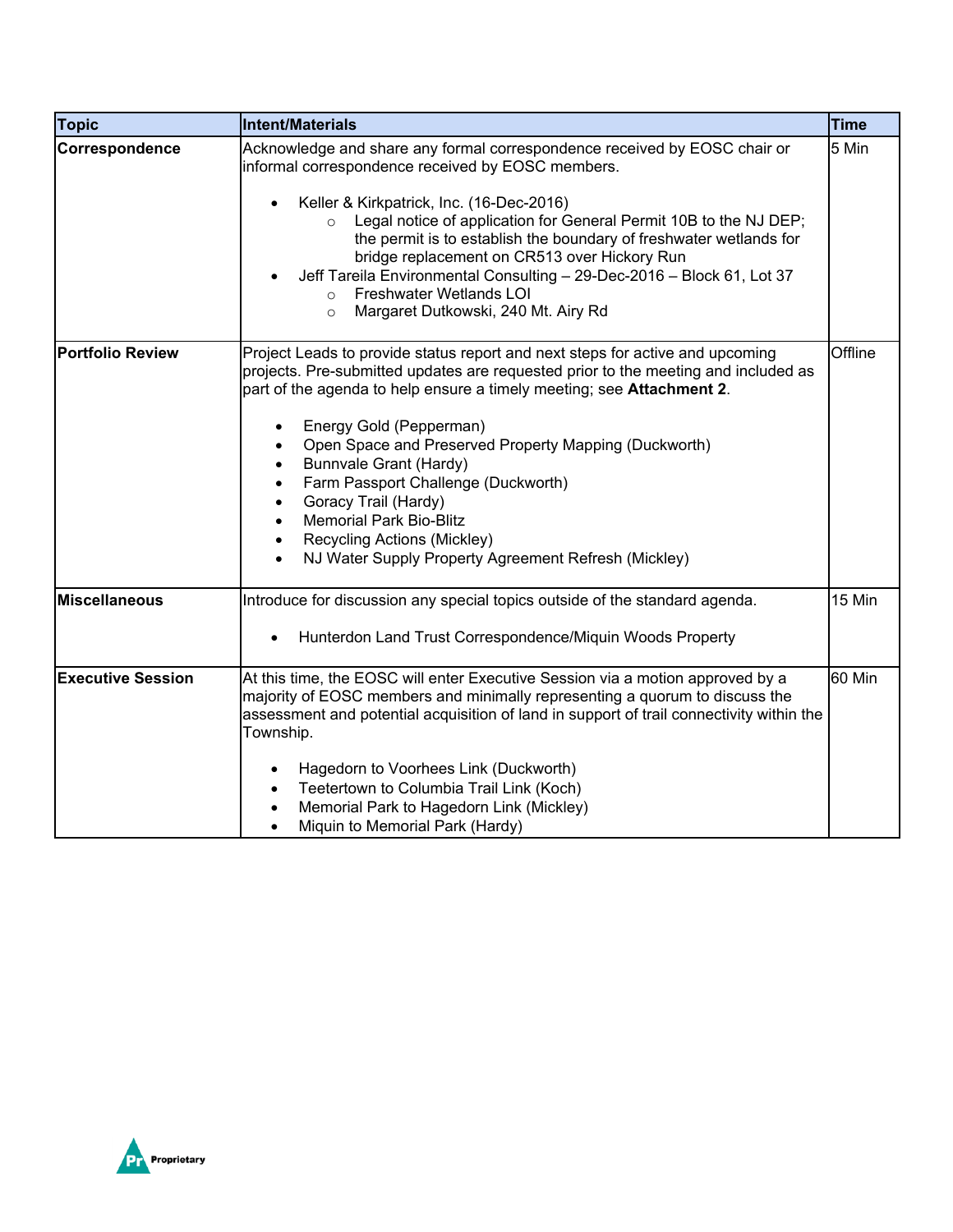# **Attachment 1 – Reports: Pre-submitted Updates**

#### **EOSC Budget (Duckworth)**

No update submitted prior to the meeting.

#### **Planning Board (Duckworth)**

As per Mr. Duckworth on 20-Feb-2017, he attended the last Planning Board meeting on 07-Feb-2017 where Committeeman Schmidt presented to the Planning Board the proposal to submit a Green Acres application in support of property acquisition associated with the Teetertown to Point Mountain Link project. While there were two members of the audience who shared concerns about large-scale property acquisition, the Planning Board members were generally very supportive of the project and did agree to write a letter of support to accompany the application. The letter of support was submitted as part of the Green Acres application submitted by Committeeman Schmidt on 14-Feb-2017.

#### **Highlands Act (Duckworth)**

No update submitted prior to the meeting.

#### **Musconetcong Watershed Association (Henriksen)**

As per Mr. Henriksen on 20-Feb-2017, the only update is that the Musconetcong River Management Council is meeting on Tuesday evening, 21-Feb-2017.

#### **Raritan Headwaters Association (Lawler)**

No update submitted prior to the meeting.

#### **Sustainable Jersey (Duckworth)**

No update submitted prior to the meeting.

## **Attachment 2 – Projects: Pre-submitted Updates**

#### **Energy Gold**

No update submitted prior to the meeting.

#### **Open Space and Preserved Property Mapping**

As per Mr. Duckworth on 20-Feb-2017, coordination of a meeting with Mr. William Millette, a county planner, is in progress. Some additional mapping of existing preservation properties still needs to be completed to explore some minor discrepancies between various data sources but the current map is sufficiently accurate to enable the trail connectivity assessment work that started after the last meeting.

#### **Bunnvale Grant**

As per Ms. Hardy on 19-Feb-2017 there have still been no decisions made on the 319 Grants.

#### **Farm Passport Challenge**

As per Mr. Duckworth on 20-Feb-2017, due to low participation rates during the prior two years and with open space acquisition assessment activities gaining momentum, the Farm Passport Challenge will not be held in 2017.

#### **Goracy Trail**

As per Ms. Hardy on 19-Feb-2017, Norm Goldberg was approved as the appraiser for the Goracy Trail Connectivity project. This information was passed on to the property landowner Vi Giaquinto. We are currently awaiting the completion of the appraisal, which may be available later this week.

#### **Memorial Park Bio-Blitz**

None submitted.

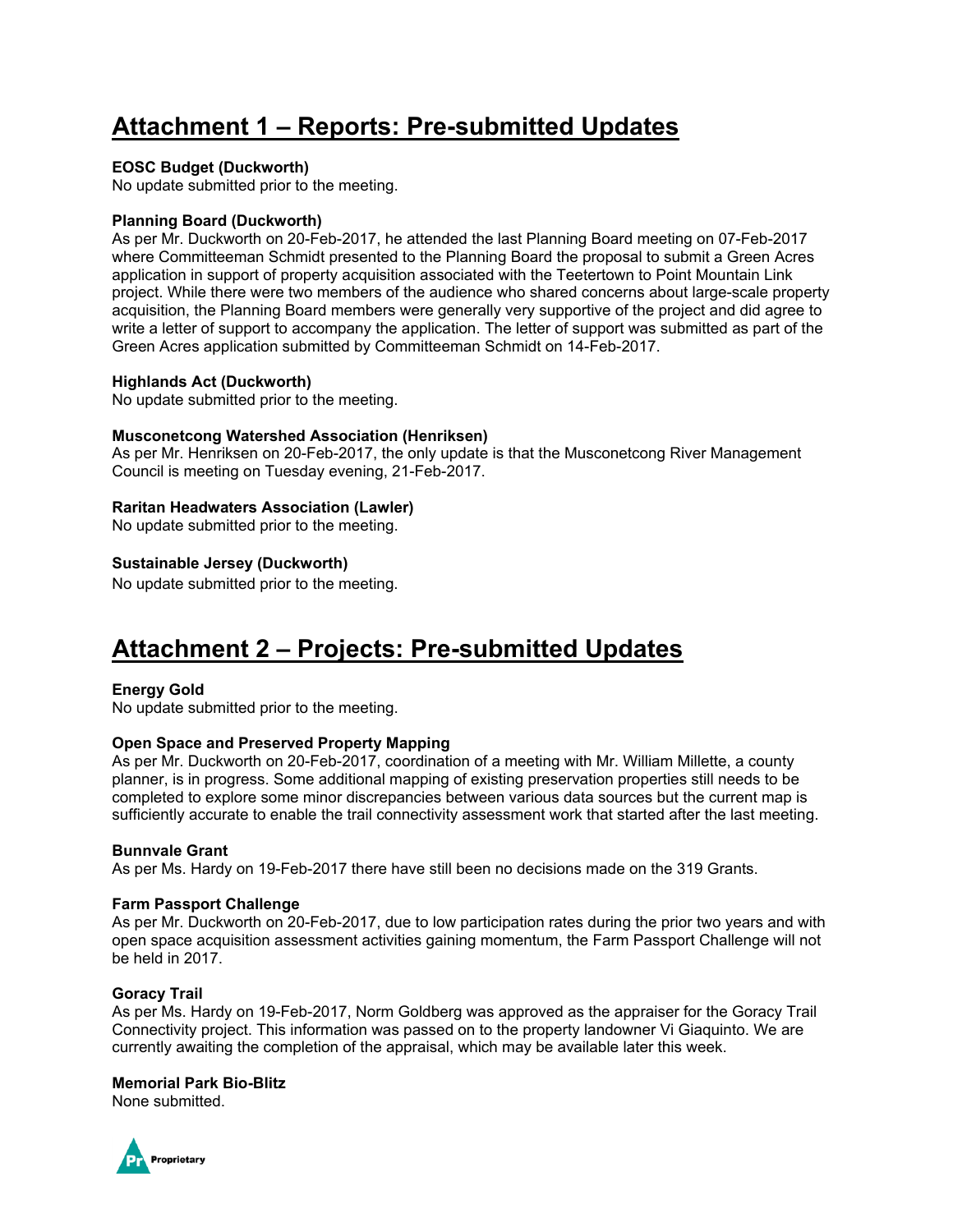#### **Recycling Actions**

No update submitted prior to the meeting.

### **NJ Water Supply Property Agreement Refresh**

As per Mr. Duckworth on 20-Feb-2017, Mr. Mickley shared the draft amended management and maintenance agreement for our review. The agreement covers properties owned jointly with the NJ Water Supply Authority (NJWSA).

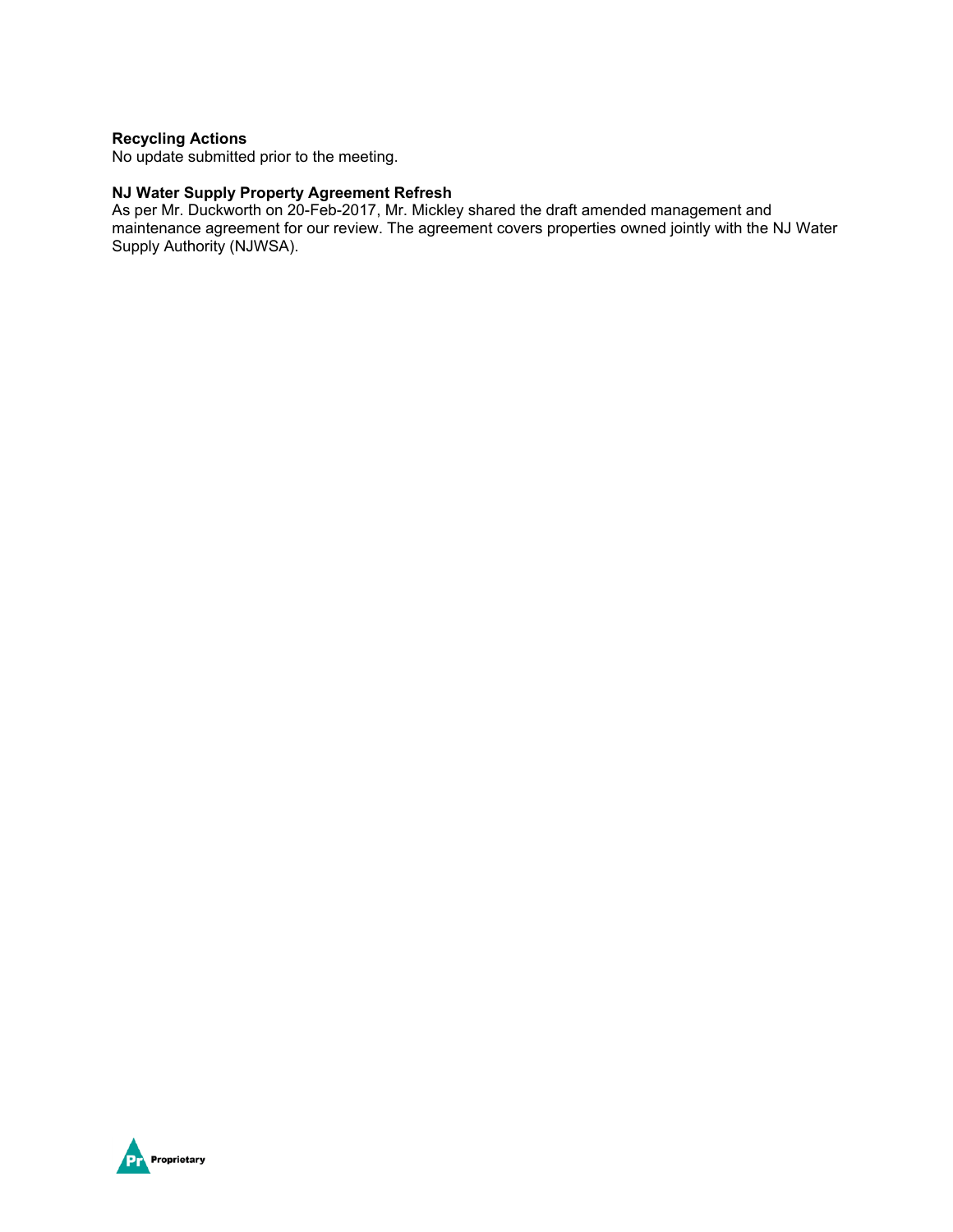## **Lebanon Township Environmental & Open Space Commission Minutes**

February 20th, 2017

## **ROLL CALL**

Meeting called to order with a quorum at: 7:04 PM. In addition to EOSC members, Township Committeeman Schmidt was in attendance. There was one additional individual present in the audience.

| <b>EOSC Member</b>      | <b>Role</b>                      | <b>Attendance</b>       |
|-------------------------|----------------------------------|-------------------------|
| Adam Duckworth          | Chairman, Planning Board Liaison | X                       |
| <b>Sharon Petzinger</b> | Member                           | Χ                       |
| Warren Newman           | Member                           | Χ                       |
| Erik Jan Henriksen      | Member                           | Χ                       |
| Nancy Lawler            | Member                           | Χ                       |
| Deb Goodsite            | Member                           | <b>No</b>               |
| <b>Adam Mickley</b>     | Member                           | X                       |
| Sharon Hardy            | Alternate 1                      | $\overline{\mathsf{X}}$ |
| Kathy Koch              | Alternate 2                      |                         |

### **STANDARD AGENDA**

| <b>Topic</b>                                                         | <b>Intent/Materials</b>                                                                                                                                                                                                                                                                                                                                                                                                                            |
|----------------------------------------------------------------------|----------------------------------------------------------------------------------------------------------------------------------------------------------------------------------------------------------------------------------------------------------------------------------------------------------------------------------------------------------------------------------------------------------------------------------------------------|
| Kickoff, Roll Call &<br><b>Connecting Moment</b><br>(Adam Duckworth) | Call meeting to order and record attendance.                                                                                                                                                                                                                                                                                                                                                                                                       |
| (Adam Duckworth)                                                     | <b>Presentation of Minutes</b> Review and approval of January Meeting Minutes. The following people are<br>approving minutes based on their attendance at the last meeting: Petzinger,<br>Duckworth, Henriksen, Hardy, Koch, Mickley and Lawler.<br><b>Minutes:</b> Mr. Duckworth asked for a motion to approve Meeting Minutes from<br>January. Ms. Petzinger made the motion, Ms. Lawler seconded the motion and it<br>was unanimously approved. |

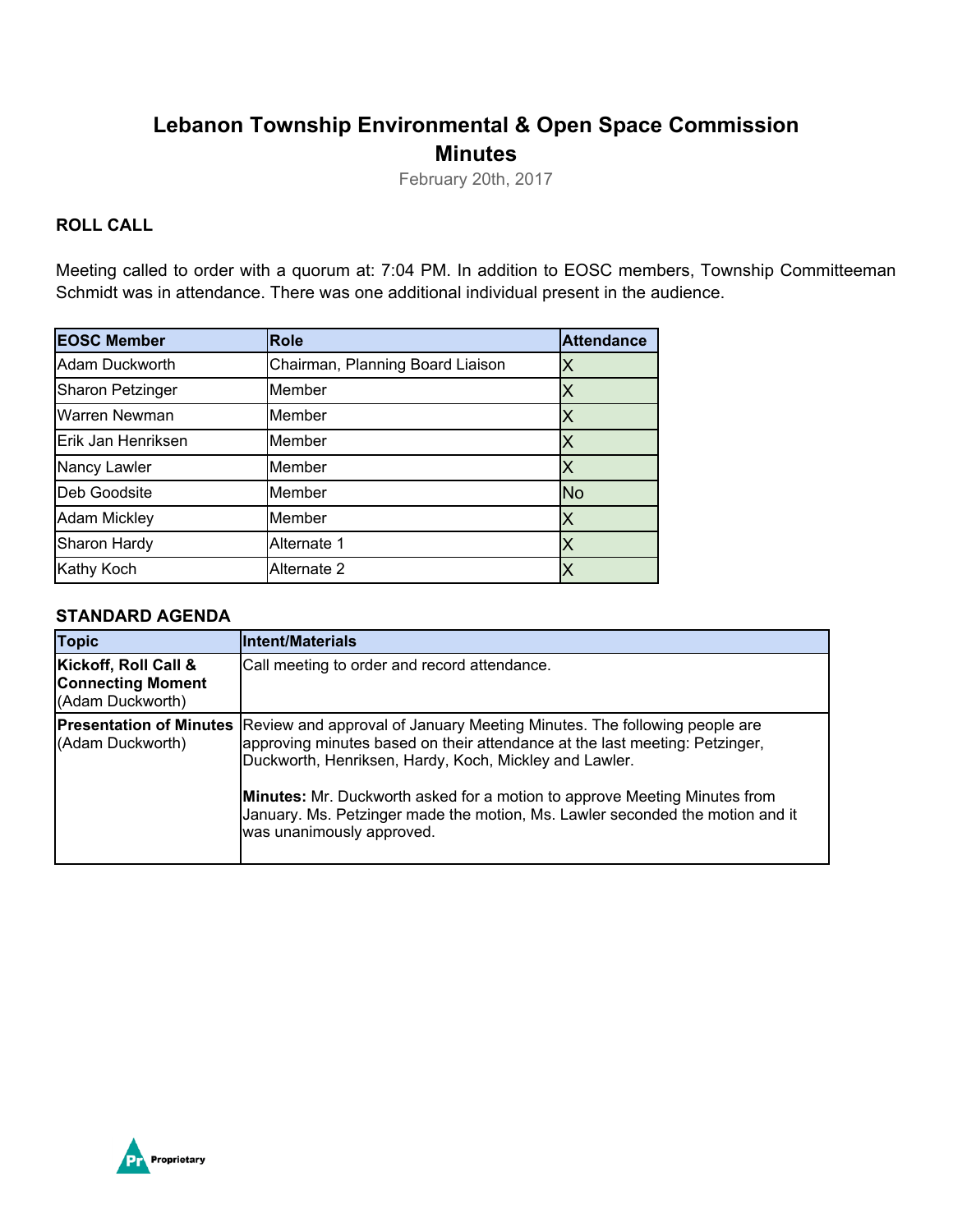| <b>Topic</b>                             | Intent/Materials                                                                                                                                                                                                                                                                                                                                                                                                                                                          |
|------------------------------------------|---------------------------------------------------------------------------------------------------------------------------------------------------------------------------------------------------------------------------------------------------------------------------------------------------------------------------------------------------------------------------------------------------------------------------------------------------------------------------|
| <b>General Admin</b><br>(Adam Duckworth) | Standard Work for Wetlands LOI Response<br>$\bullet$<br>Adopt a road for Litter Cleanup<br>$\bullet$<br>Nancy to provide prior list of properties she had proposed to Township<br>$\bullet$<br>Committee<br>Easter Egg Hunt<br>$\bullet$<br>4000 plastic eggs → 1500 biodegradable eggs<br>$\circ$<br>ANJEC Grants for Open Space Stewardship Projects due April 7 <sup>th</sup> (\$1500)<br>$\bullet$<br>Adam will prepare draft grant application for review<br>$\circ$ |
|                                          | <b>Minutes:</b> Mr. Duckworth asked Ms. Petzinger if the standard work for evaluating<br>Wetlands LOI letters had been created yet. Ms. Petzinger said not yet but she would<br>prior to the next meeting.                                                                                                                                                                                                                                                                |
|                                          | Mr. Duckworth stated that the litter cleanup program is underway with Ms. Maria<br>Naccarato leading it. He asked each EOSC member which roads each would like to<br>adopt this year. All members said they would adopt the same roads as last year<br>except for Ms. Lawler who indicated she would adopt from her house to the Green<br>Acres parking on Mt. Top road.                                                                                                  |
|                                          | Mr. Duckworth asked Ms. Lawler if she had shared the list of properties that had<br>been previously proposed for open space evaluation. She stated she had not yet but<br>will do so before the next meeting.                                                                                                                                                                                                                                                             |
|                                          | Mr. Duckworth stated that the Recreation Committee is moving forward with a<br>recommendation from the EOSC to convert to biodegradable eggs and has also<br>decided to reduce the total number of eggs used for the event.                                                                                                                                                                                                                                               |
|                                          | Mr. Duckworth stated he had not yet prepared the ANJEC grant application but will<br>do so before the next meeting.                                                                                                                                                                                                                                                                                                                                                       |
| Newsletter                               | Summer newsletter deadline is May 1 <sup>st</sup> . Articles on the docket include:                                                                                                                                                                                                                                                                                                                                                                                       |
|                                          | Litter Cleanup Success Story (Maria Naccarato)<br>$\bullet$<br>Fire Risk Reduction - Brush/Forest (Erik Henriksen w/LTFD)                                                                                                                                                                                                                                                                                                                                                 |
|                                          | Backlog:                                                                                                                                                                                                                                                                                                                                                                                                                                                                  |
|                                          | Proper Use of Pesticides and Herbicides (target Summer 2016)<br>Organic Methods<br>$\bullet$<br><b>Invasive Species</b><br>$\bullet$                                                                                                                                                                                                                                                                                                                                      |

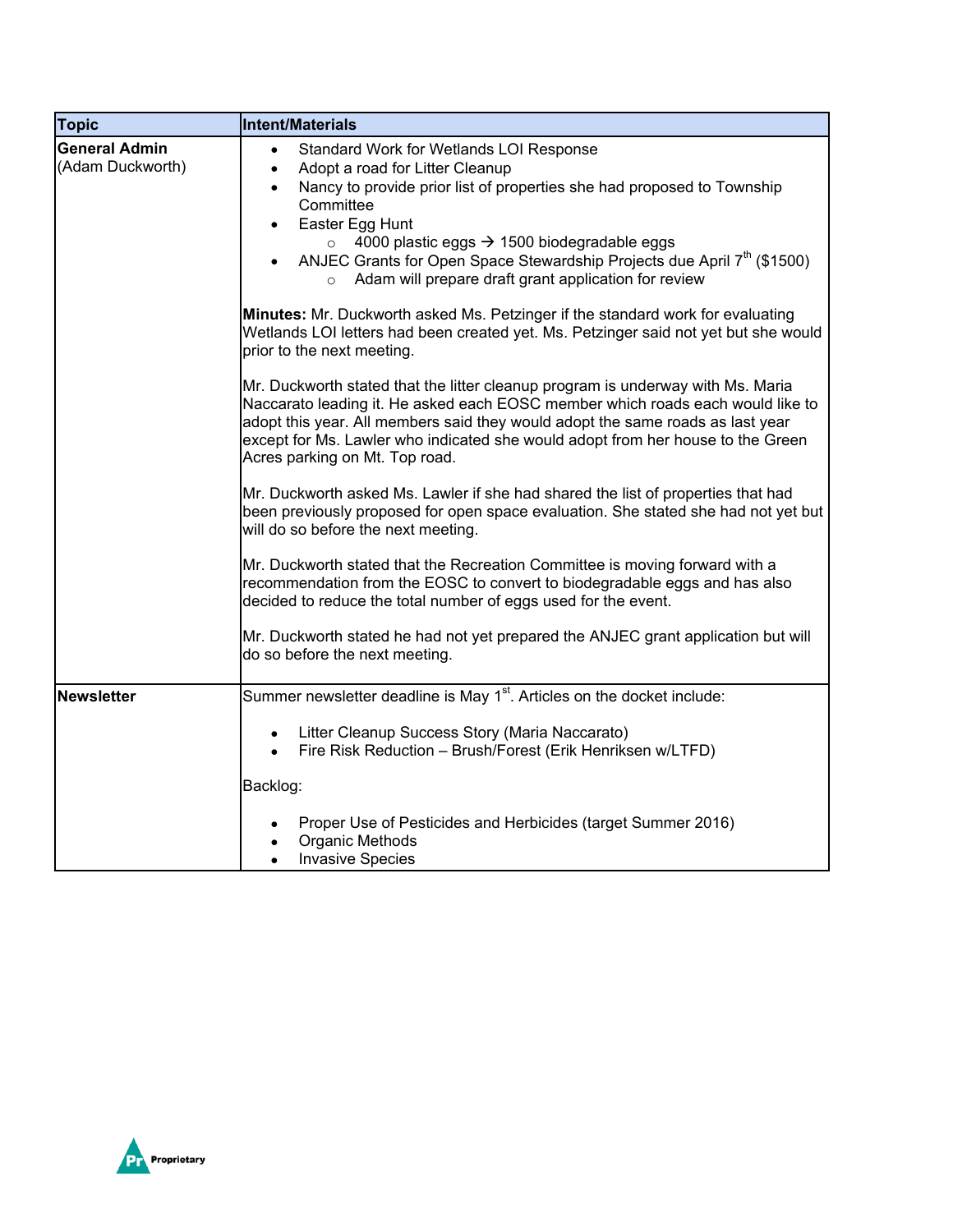| <b>Topic</b>            | <b>Intent/Materials</b>                                                                                                                                                                                                                                                                                                                                                                                                                                                                                                                                                                                                                                                                                                                                                                                                                                                                                                                                                                                                                                                                                                                                           |
|-------------------------|-------------------------------------------------------------------------------------------------------------------------------------------------------------------------------------------------------------------------------------------------------------------------------------------------------------------------------------------------------------------------------------------------------------------------------------------------------------------------------------------------------------------------------------------------------------------------------------------------------------------------------------------------------------------------------------------------------------------------------------------------------------------------------------------------------------------------------------------------------------------------------------------------------------------------------------------------------------------------------------------------------------------------------------------------------------------------------------------------------------------------------------------------------------------|
| <b>Reports</b>          | Provide updates on the following standard topics below; see pre-submitted updates<br>in Attachment 1.                                                                                                                                                                                                                                                                                                                                                                                                                                                                                                                                                                                                                                                                                                                                                                                                                                                                                                                                                                                                                                                             |
|                         | EOSC Budget (Duckworth)<br>$\bullet$<br>Planning Board (Duckworth)<br>Highlands Act (Duckworth)<br>$\bullet$<br>Musconetcong Watershed Association (Henriksen)<br>٠<br>Raritan Headwaters Association (Lawler)<br>Sustainable Jersey (Duckworth)<br>$\bullet$                                                                                                                                                                                                                                                                                                                                                                                                                                                                                                                                                                                                                                                                                                                                                                                                                                                                                                     |
|                         | Minutes: Ms. Koch asked about the audience comments as indicated in the pre-<br>submitted update. Mr. Duckworth shared the details of one comment which<br>questioned the rationale for preserving a piece of property that is already limited by<br>the Highlands Act. Ms. Lawler stated that we don't do a good job of educating<br>residents on how the Green Acres program works; residents don't understand the<br>mechanics and that it's the Township's own money that we are asking for. Mr.<br>Schmidt restated a comment from the meeting that the Highlands Act has basically<br>stopped building so why buy it. Ms. Lawler stated that there are still things that can<br>be done on property even if you can't develop it. Mr. Duckworth also stated the<br>Highlands Act can change so it is still worthwhile to preserve parcels. Ms. Lawler<br>suggested we have a one-pager on the different types of preservation to educate<br>residents. Mr. Duckworth acknowledged this was a good idea for future<br>consideration but no actions were assigned. Ms. Lawler stated there is an upcoming<br>Land Preservation Rally and will share the link. |
| Correspondence          | Acknowledge and share any formal correspondence received by EOSC chair or<br>informal correspondence received by EOSC members.                                                                                                                                                                                                                                                                                                                                                                                                                                                                                                                                                                                                                                                                                                                                                                                                                                                                                                                                                                                                                                    |
|                         | Keller & Kirkpatrick, Inc. (16-Dec-2016)<br>$\bullet$<br>Legal notice of application for General Permit 10B to the NJ DEP;<br>$\circ$<br>the permit is to establish the boundary of freshwater wetlands for<br>bridge replacement on CR513 over Hickory Run<br>Jeff Tareila Environmental Consulting - 29-Dec-2016 - Block 61, Lot 37<br>Freshwater Wetlands LOI<br>$\Omega$<br>Margaret Dutkowski, 240 Mt. Airy Rd<br>$\circ$                                                                                                                                                                                                                                                                                                                                                                                                                                                                                                                                                                                                                                                                                                                                    |
|                         | Minutes: Mr. Duckworth shared the two correspondences received above and Ms.<br>Petzinger agreed to review these to determine if any action was required.                                                                                                                                                                                                                                                                                                                                                                                                                                                                                                                                                                                                                                                                                                                                                                                                                                                                                                                                                                                                         |
| <b>Portfolio Review</b> | Project Leads to provide status report and next steps for active and upcoming<br>projects. Pre-submitted updates are requested prior to the meeting and included as<br>part of the agenda to help ensure a timely meeting; see <b>Attachment 2</b> .<br>Energy Gold (Pepperman)<br>Open Space and Preserved Property Mapping (Duckworth)<br>Bunnvale Grant (Hardy)<br>Farm Passport Challenge (Duckworth)<br>Goracy Trail (Hardy)<br><b>Memorial Park Bio-Blitz</b><br>Recycling Actions (Mickley)<br>NJ Water Supply Property Agreement Refresh (Mickley)                                                                                                                                                                                                                                                                                                                                                                                                                                                                                                                                                                                                        |